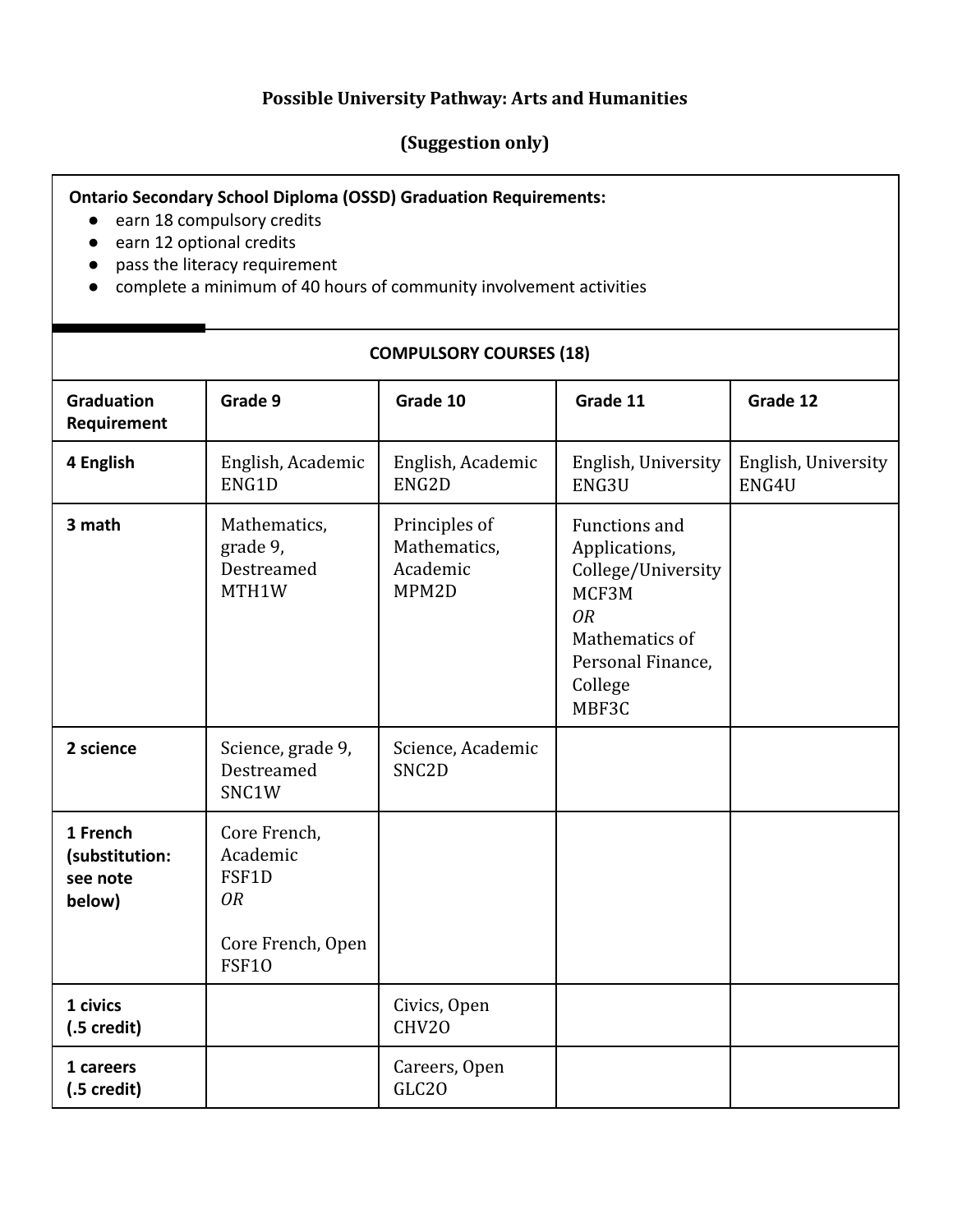| 1 Canadian<br>history                                                                                                                                                                                                                                                                                                                                                                |                                           | Canadian History<br>in the Twentieth<br>Century, Academic<br>CHC2D<br><b>OR</b><br>First Nations,<br>Métis, and Inuit in<br>Canada, Open<br>NAC20 |                                      |  |
|--------------------------------------------------------------------------------------------------------------------------------------------------------------------------------------------------------------------------------------------------------------------------------------------------------------------------------------------------------------------------------------|-------------------------------------------|---------------------------------------------------------------------------------------------------------------------------------------------------|--------------------------------------|--|
| 1 physical and<br>health<br>education                                                                                                                                                                                                                                                                                                                                                |                                           |                                                                                                                                                   | Health for Life,<br>College<br>PPZ3C |  |
| 1 arts                                                                                                                                                                                                                                                                                                                                                                               |                                           | Visual Arts, Open<br>AVI20                                                                                                                        |                                      |  |
| 1 Canadian<br>geography                                                                                                                                                                                                                                                                                                                                                              | Geography of<br>Canada, Academic<br>CGC1D |                                                                                                                                                   |                                      |  |
| Group <sub>1</sub><br>1 additional<br>credit in:<br>English, or<br><b>Native</b><br>language, or<br><b>First Nations,</b><br>Metis, and Inuit<br>Studies, or<br>classical/an<br>international<br>language, or<br>social sciences<br>and the<br>humanities, or<br><b>Canadian and</b><br>world studies,<br>or guidance<br>and<br>career<br>education, or<br>co-operative<br>education |                                           | <b>Exploring Family</b><br>Studies, Open<br>HIF20                                                                                                 |                                      |  |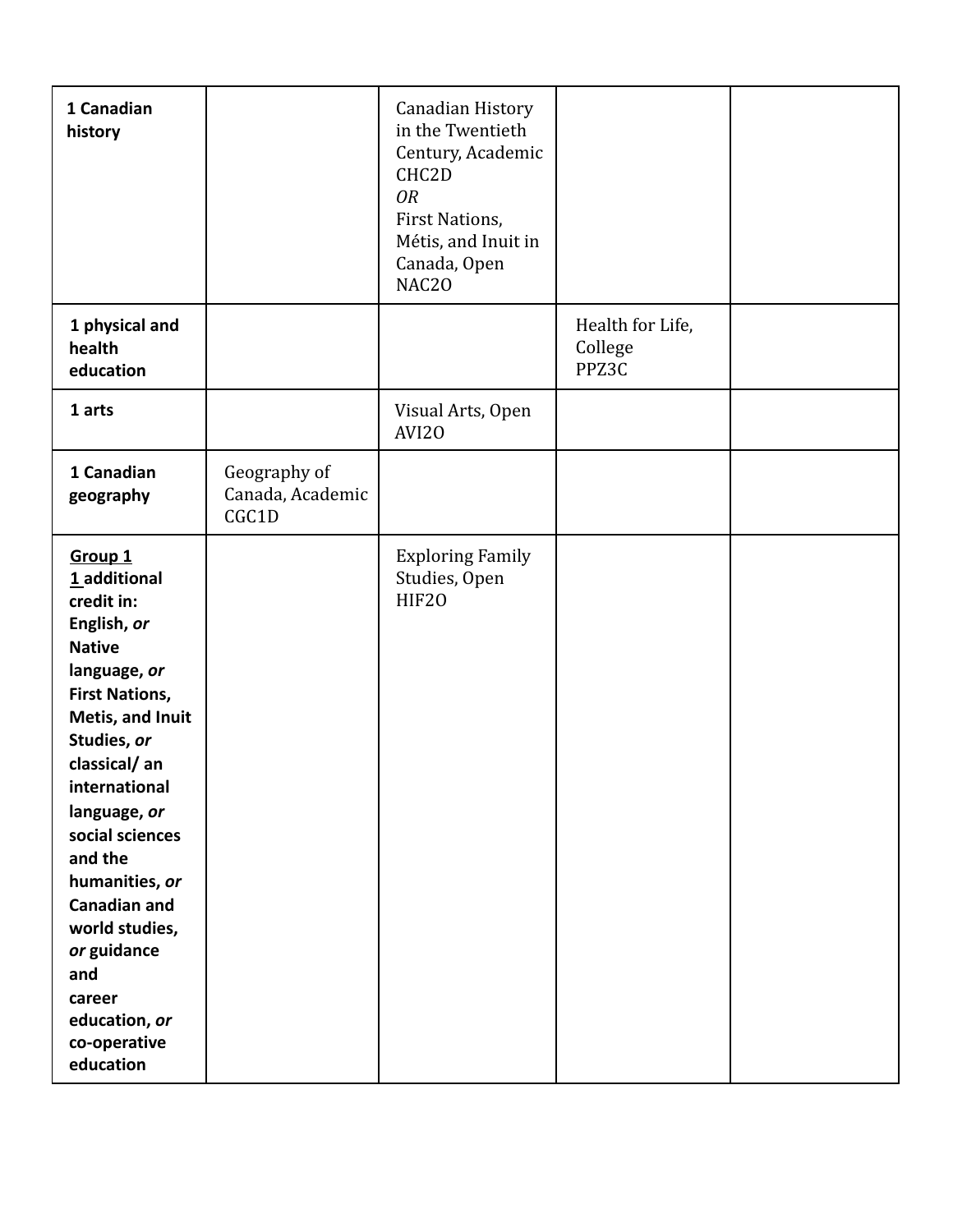| <b>Group 2</b><br>1 credit in:<br>an additional<br>health<br>and physical<br>education, or<br>the arts, or<br>business<br>studies, or<br>French as a<br>second<br>language, or<br>co-operative<br>education              | Introduction to<br>Information<br>Technology in<br>Business, Open<br>BTT20                                                           |                                                                                                                          |                                                                                                                                                                                             |                                                                                                                |
|--------------------------------------------------------------------------------------------------------------------------------------------------------------------------------------------------------------------------|--------------------------------------------------------------------------------------------------------------------------------------|--------------------------------------------------------------------------------------------------------------------------|---------------------------------------------------------------------------------------------------------------------------------------------------------------------------------------------|----------------------------------------------------------------------------------------------------------------|
| Group 3<br>1 credit in:<br>technological<br>education, or<br>grade 11/12<br>science, or<br>computer<br>studies, or<br>French as a<br>second<br>language, or<br>co-operative<br>education                                 |                                                                                                                                      | Communication<br>Technology, Open<br>TGJ20                                                                               |                                                                                                                                                                                             |                                                                                                                |
|                                                                                                                                                                                                                          |                                                                                                                                      | <b>OPTIONAL COURSES (12)</b>                                                                                             |                                                                                                                                                                                             |                                                                                                                |
| 12 optional<br>credits<br>These are just<br>suggestions,<br>you can take<br>other courses<br>that are not<br>listed for your<br>optional credits<br>as long as they<br>are not<br>included as a<br>compulsory<br>course. | Learning<br>Strategies, Open<br>GLS10<br>Introduction to<br>Business, Open<br><b>BBI20</b><br>Music, Vocals,<br><b>Open</b><br>AMV10 | Green<br>Industries,<br>Open<br><b>THJ20</b><br>Media Arts, Open<br>ASM <sub>20</sub><br>Music, Vocals,<br>Open<br>AMV20 | Introduction to<br>Anthropology,<br>Psychology and<br>Sociology,<br>University,<br>HSP3U<br>World History to<br>the end of the 15 <sup>th</sup><br>Century, College/<br>University<br>CHW3M | Challenge and<br>Change in<br>Society,<br>University<br>HSB4U<br>Families in<br>Canada,<br>University<br>HHS4U |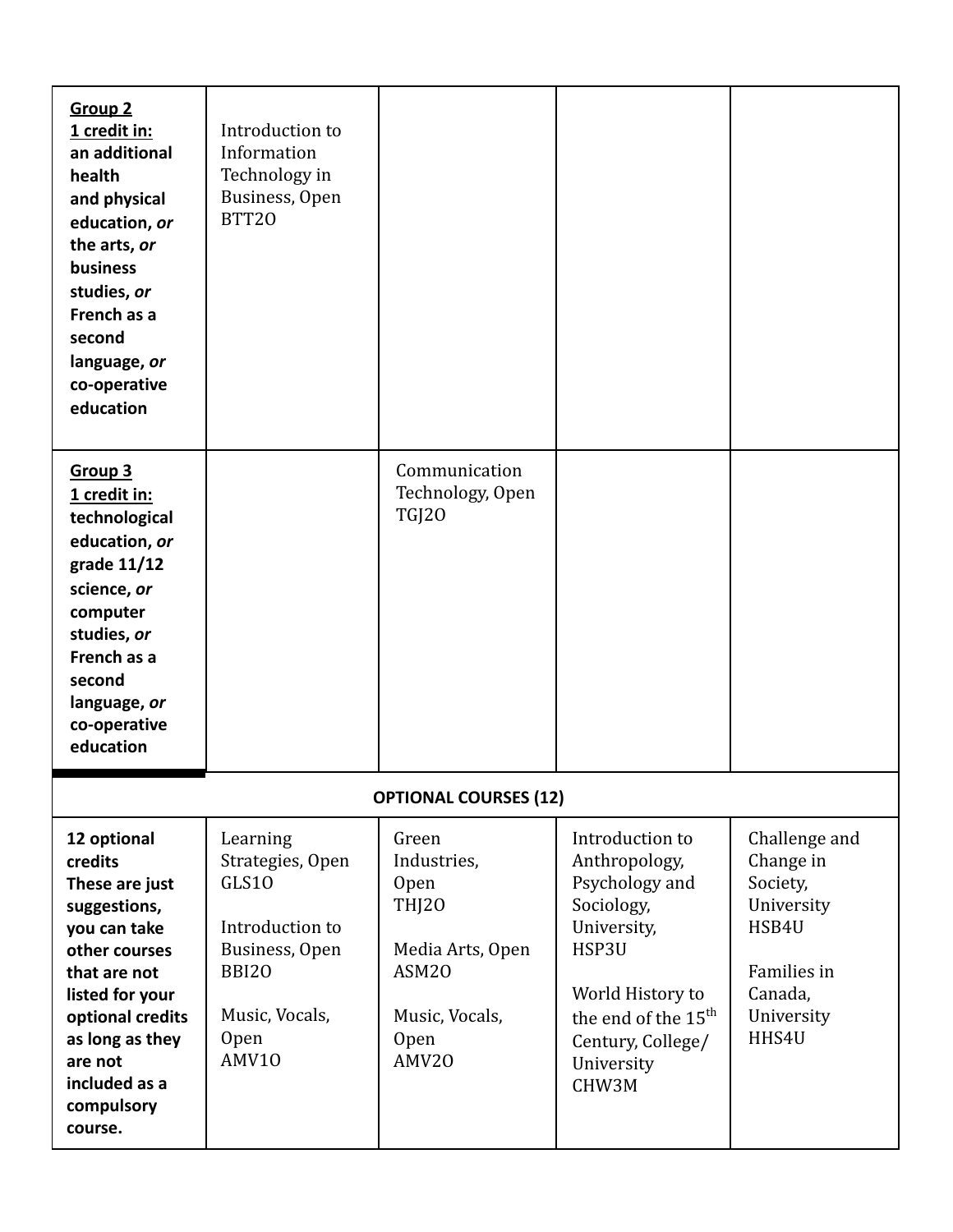| Music, Guitar,<br><b>Open</b><br>AMG10<br>Music,<br>Instrumental<br>(Brass/Wind)<br>Open<br><b>AMI10</b> | Music, Guitar,<br><b>Open</b><br>AMG20<br>Music,<br>Instrumental<br>(Brass/Wind)<br><b>Open</b><br>AMI20 | Communications<br>Technology,<br>College/University<br>TGJ3M<br>Media Arts, Open<br>ASM30<br>Understanding<br>Fashion, Open<br>HNC3C<br>Raising Healthy<br>Children, Open<br>HPC30<br>Designing Your<br>Future, Open<br>GWL30<br>Understanding<br>Canadian Law,<br>College/<br><b>University CLU3M</b><br>Travel and<br>Tourism:<br>A Regional<br>Geographic<br>Perspective, Open<br>CGG30<br>Forces of Nature:<br>Physical<br>Processes and | Philosophy:<br>Questions and<br>Theories,<br>University<br>HZT4U<br>World<br>Cultures,<br>College/<br>University<br>HSC4M<br>World History<br>since the 15th<br>Century,<br>University<br>CHY4U<br>Canada: History,<br>Identity, and<br>Culture,<br>University<br>CHI4U<br>Canadian and<br>International<br>Law, University<br>CLN4U<br>Writer's Craft,<br>University<br>EWC4U<br>Data<br>Management, |
|----------------------------------------------------------------------------------------------------------|----------------------------------------------------------------------------------------------------------|----------------------------------------------------------------------------------------------------------------------------------------------------------------------------------------------------------------------------------------------------------------------------------------------------------------------------------------------------------------------------------------------------------------------------------------------|-------------------------------------------------------------------------------------------------------------------------------------------------------------------------------------------------------------------------------------------------------------------------------------------------------------------------------------------------------------------------------------------------------|
|                                                                                                          |                                                                                                          | Disasters,<br>College/<br>University<br>CGF3M                                                                                                                                                                                                                                                                                                                                                                                                | University<br>MDM4U                                                                                                                                                                                                                                                                                                                                                                                   |

Note: To meet individual students' needs, principals may replace up to three of these courses (or the equivalent in half courses) with courses from the remainder of those that meet the compulsory credit requirements. (**OSS, 3.2)**

Please look at program requirements to determine what prerequisites you need for your post-secondary program.